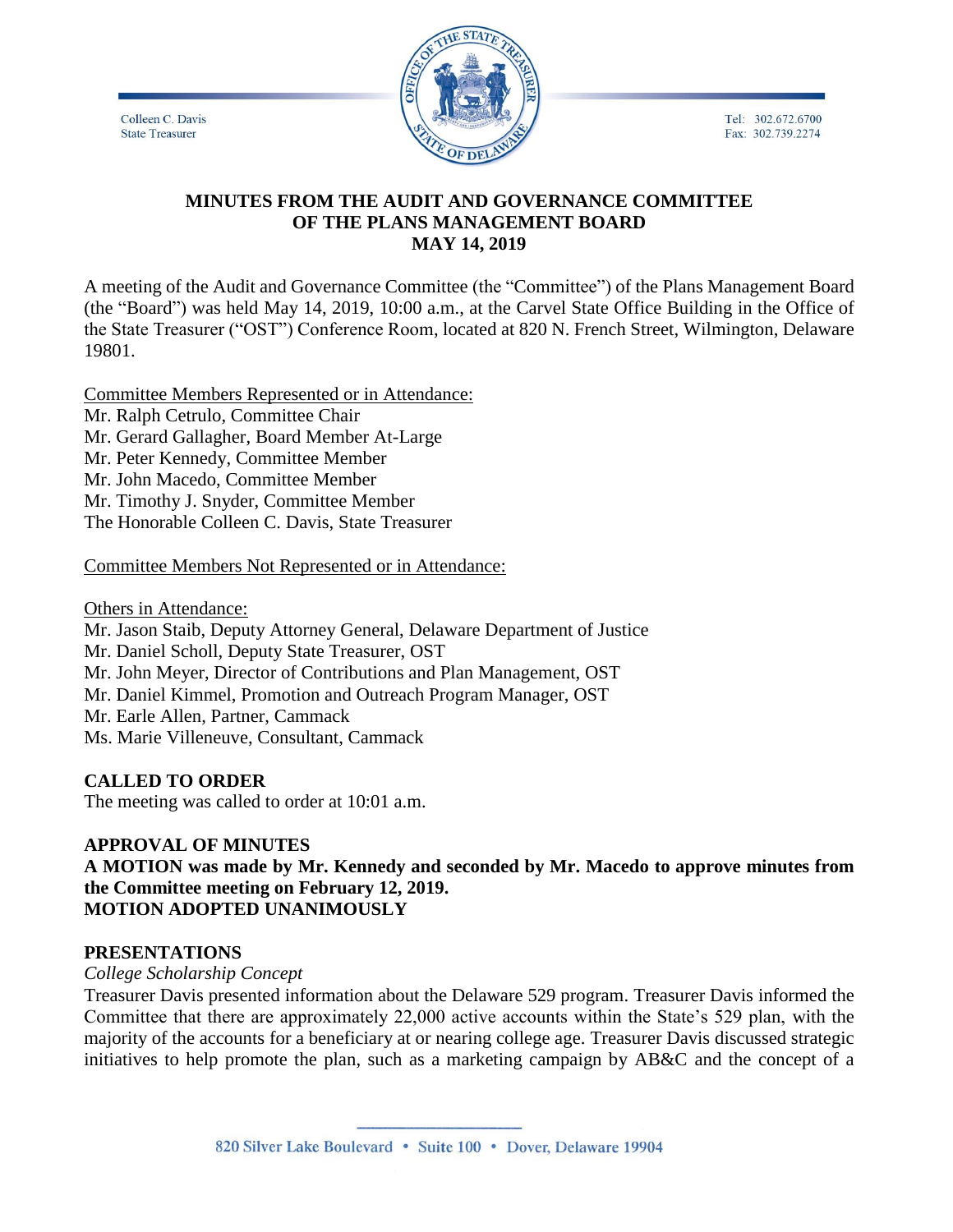scholarship program. Treasurer Davis briefed the Committee on the administrative fund, the annual budget for the plan and the legacy balance that exists in the fund.

Mr. Snyder inquired about the administrative fee noted in the plan disclosure document. Treasurer Davis confirmed that the legacy balance was funded through the State administrative fees paid by plan participants.

Mr. Macedo queried whether the statutory fiduciary standard of care, as pertains to the 529 plan, would need to change for this endeavor. Mr. Macedo reminded the Committee that the standard of care language in § 2722(f) (2) is stringent and could limit the use of fees to offset marketing expenses. Mr. Macedo also expressed concerns as to whether administrative fees would be increased if there were not sufficient legacy fees to fund any scholarship plan in the future.

Treasurer Davis stated that marketing efforts would hopefully increase plan enrollment and offset any potential need for a fee increase. Treasurer Davis reiterated that the marketing campaigns and the concept of a scholarship program were part of a multi-faceted strategy to help promote the plan. Mr. Scholl also reminded the Committee that the contract with Fidelity was through June of 2021 and that plan pricing was consistent among the four Fidelity state plans. Mr. Kennedy inquired if the marketing campaign was to promote the plan or the scholarship program. Treasurer Davis stated the marketing efforts were to promote the investment plan. Mr. Kennedy stressed the need to track metrics around the scholarship program and if it proved unsuccessful, the endowment funds could revert to the administrative fund.

The Committee inquired about the proposed eligibility requirements for the scholarship, and Treasurer Davis indicated that such requirements were being explored and would be fleshed out with other details of any scholarship plan.

Mr. Snyder indicated his view that the standard of care language would need to be revisited by the Board.

The Committee thereafter discussed ways to measure outcomes of promotional efforts and various additional strategic initiatives for the plan, including advocating for tax benefit legislation. Mr. Cetrulo thanked the Committee members for discussion on the topic.

# **DISCUSSION AND ACTION ITEMS**

# *Proxy Voting Policy*

Mr. Staib presented a draft proxy voting policy to the Committee. Mr. Staib gave an overview of the policy, which requires OST to vote where appropriate and monitor vendor voting under those plans where voting obligations have been delegated to a vendor. The policy would require OST to report its votes and raise issues with respect to vendor voting to the Investment Committee. The Investment Committee will have authority to resolve proxy-voting issues.

Mr. Kennedy queried if the vendors currently provide reports on their proxy voting. Mr. Staib responded that they do not, but OST has been working with the vendors to align practice with contractual terms.

# *Fiduciary Decision Documentation Policy*

Mr. Staib introduced the fiduciary decision documentation policy. Mr. Staib indicated that the policy requires OST to (1) document decisions with a level of detail that exceed the minimal information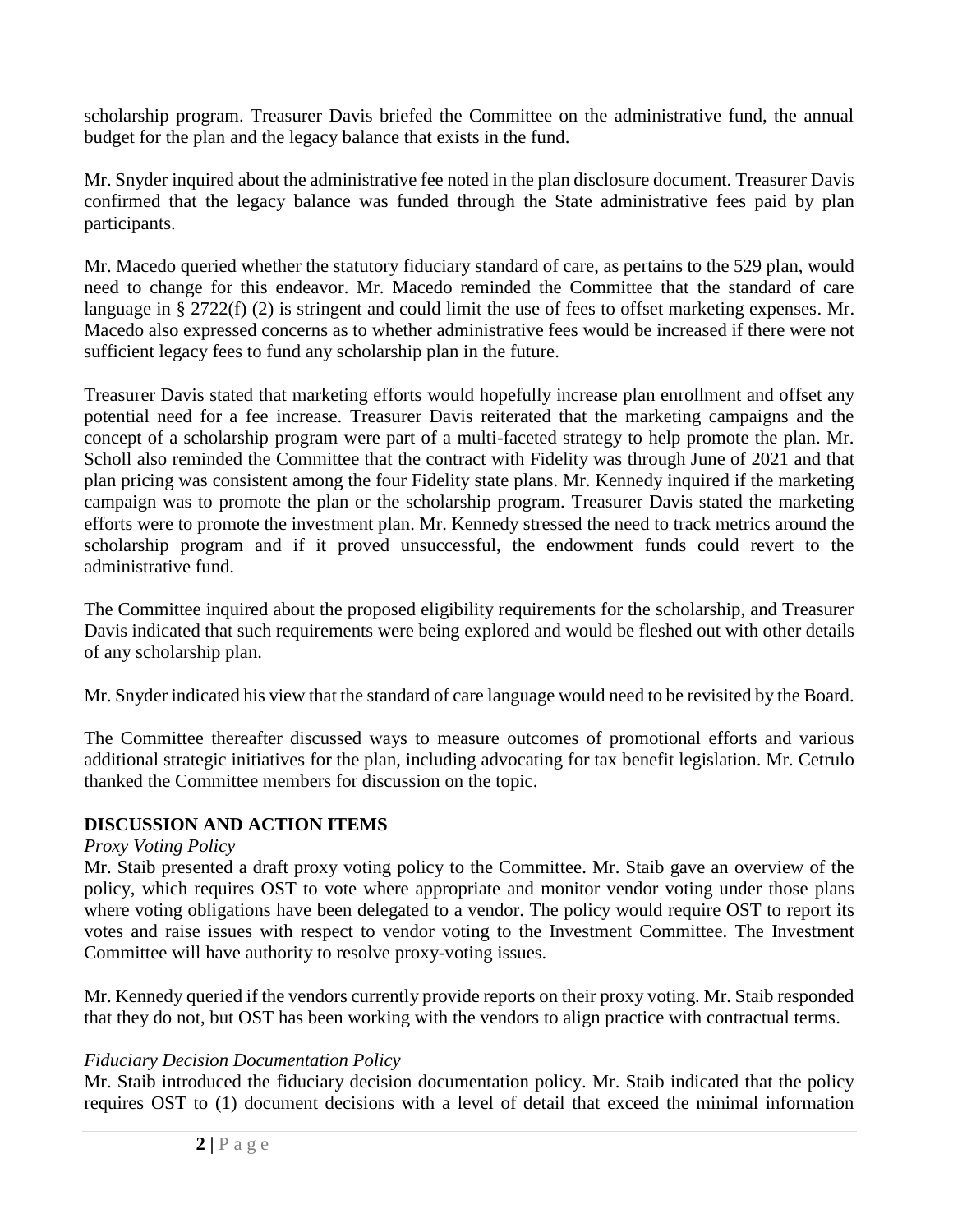required under FOIA, (2) retain any audio recordings of the meetings, and (3) preserve documents in accordance with OST's retention schedule.

Mr. Staib stated that there was some initial feedback from Mr. Macedo, and he would work with Mr. Macedo to incorporate language addressing the concerns prior to the next Board meeting.

### **A MOTION was made by Mr. Kennedy and seconded by Mr. Snyder to recommend to the Board the revised policy at the next meeting. MOTION ADOPTED UNANIMOUSLY**

## *457 Plan Administration Fee Status*

Mr. Meyer discussed the 457 plan administrative fee and current legacy fee balances. Mr. Meyer reminded the Committee that last year the Committee approved recommending to the Board that the state administration fee for the 457 plans be suspended for four calendar quarters. Mr. Meyer stated that per the prior year vote, it was time to review the status of the fund balance and additional wind-down measures. Mr. Meyer indicated that spending has kept pace with projections to date, and that OST is seeking to recommend to the Board a continuation of the suspension for an additional four calendar quarters.

# **A MOTION was made by Mr. Snyder and seconded by Mr. Kennedy to recommend to the Board continuing the suspension of the 457 plan administrative fee for an additional four calendar quarters.**

# **MOTION ADOPTED UNANIMOUSLY**

# *Deferred Compensation "Legacy Fee" Carve Out*

Mr. Meyer provided a memo to the Committee updating them on the status of the prior vote of the "legacy fee" carve-out and analysis.

## *403b Plan Amendment—Remove Six-month Suspension Contribution Provision*

Mr. Meyer provided information on the new regulation with respect to the 403(b) plan. Mr. Meyer stated that, under the prior rule, if a participant applied for a hardship, there was an automatic suspension on contributions to the 403(b) plan for six-months following the hardship. Under the new federal regulation, Mr. Meyer stated that the mandatory six-month suspension would be lifted. Mr. Meyer stated that he would work with Ice Miller on a plan amendment.

# *Automatic Cash Out for Terminated Accounts Below \$1,000*

Mr. Meyer introduced the potential for an automatic cash-out policy for terminated accounts below \$1,000. Mr. Meyer noted that when Belfint, Lyons, and Shulman completed the audit last year, there was a significant number of low-balance terminated accounts with balances less than \$1,000. Mr. Meyer indicated that the plan documents could be amended to allow for automatic cash-outs of such accounts.

Mr. Snyder inquired if this could be done for 403(b) plans. Mr. Allen stated that this is generally considered best practice across all types of plans, 403(b) included. These provisions are often favorable, as the monies remaining in these accounts often represent additional fiduciary issues for groups without these types of provisions. The Committee continued discussion regarding the maximum balances prior to cash out, and requested that OST review these requirements for the potential policy. Mr. Meyer